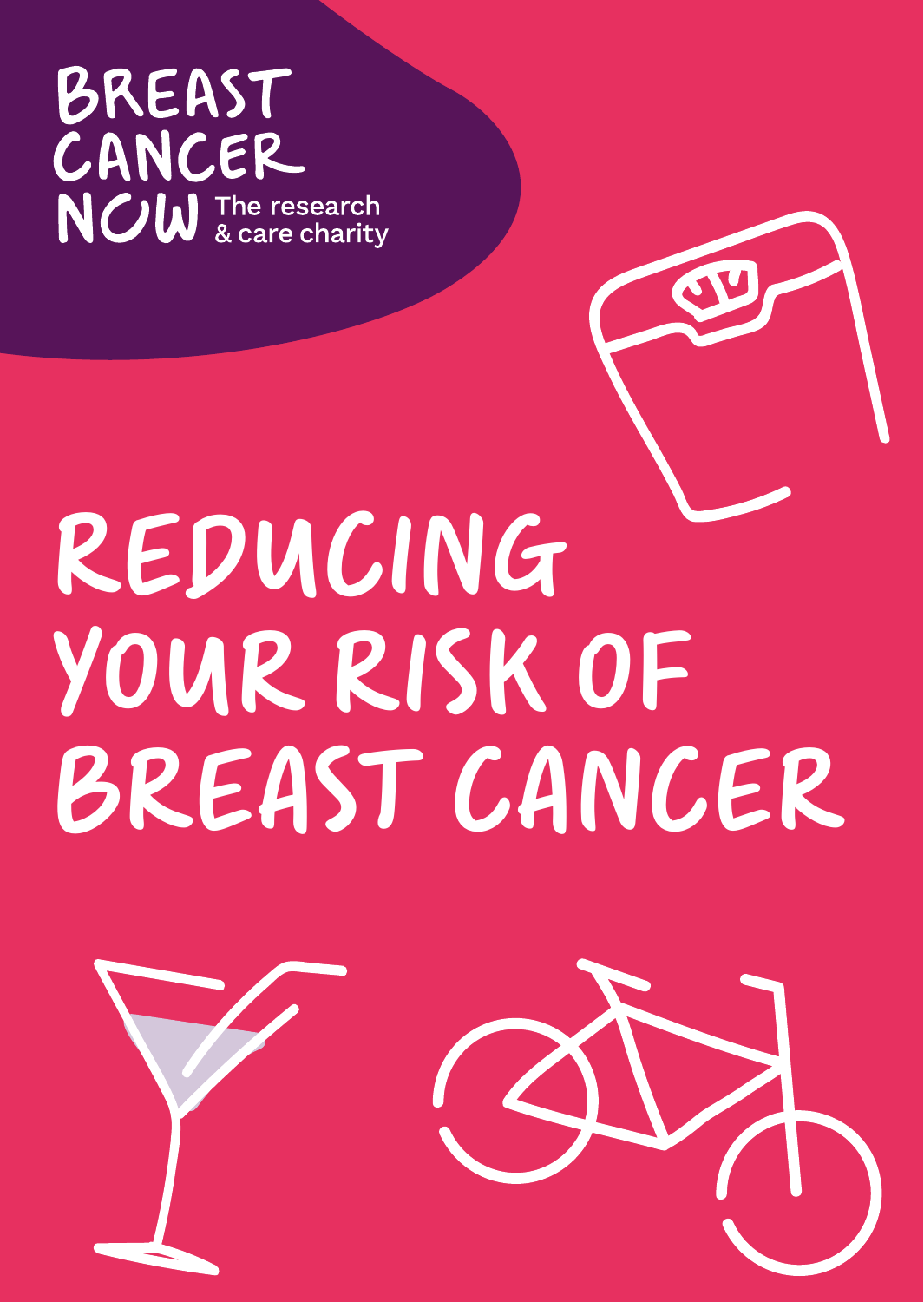## HOW CAN I REDUCE MY RISK OF BREAST CANCER?

**Breast cancer is the most common cancer in the UK. Around 55,000 women and 370 men are diagnosed with breast cancer every year.**

Many things affect our chance of developing breast cancer. Some of these things we can't change – for example, our risk increases as we get older. But lifestyle can play a part too.

By making small healthy changes and living well now, you can lower your chance of getting breast cancer.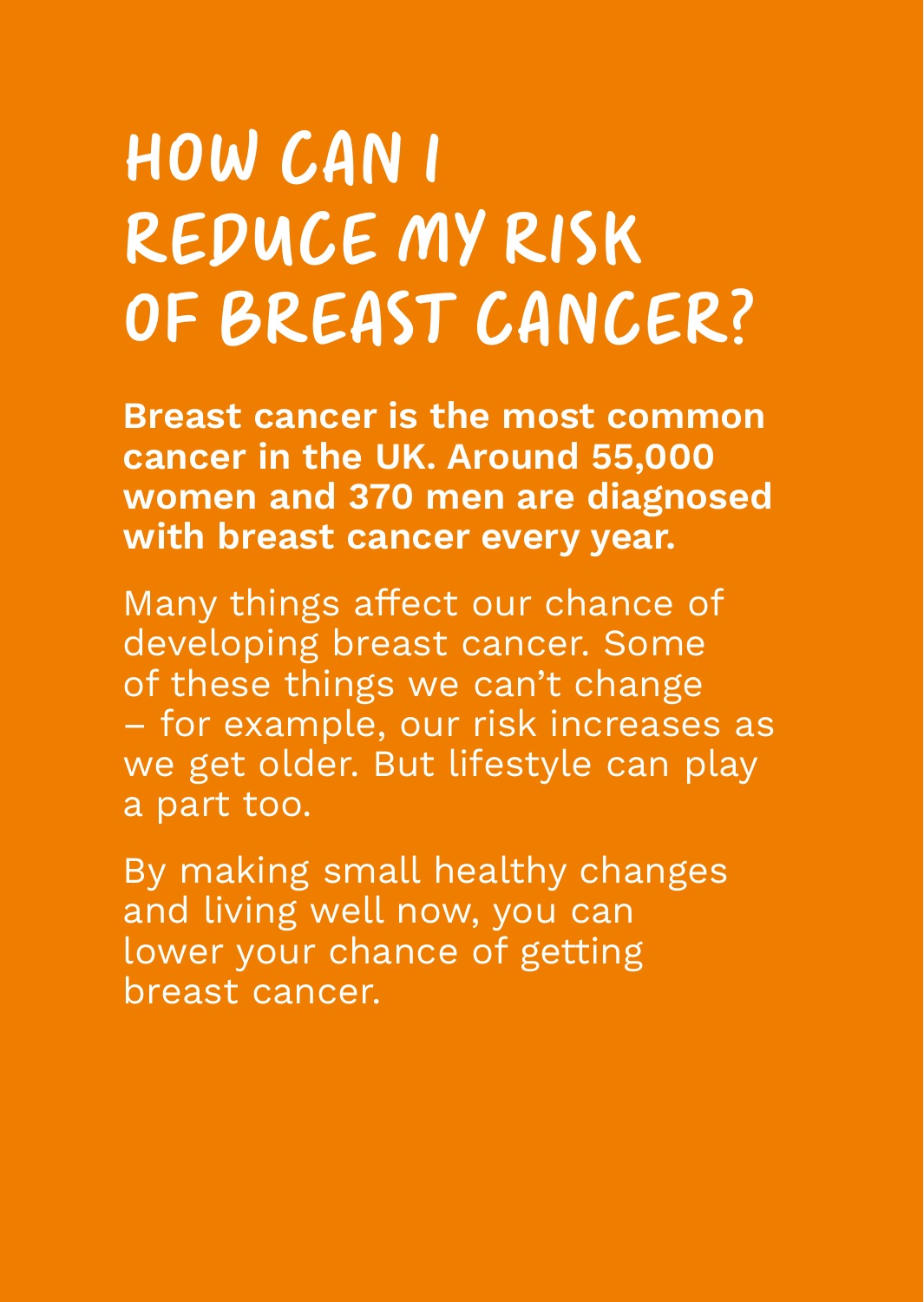#### BEING DRINK AWARE

#### **You can reduce your chance of developing breast cancer by limiting the amount of alcohol you drink.**

National health guidelines across the UK recommend that men and women drink no more than 14 units of alcohol a week. That's the equivalent of seven 175ml glasses of wine or seven pints of lower-strength beer a week. You should also spread your drinks over a few days and aim to have days off drinking each week.

### TOP TIPS

Try an alcohol-free wine or beer or a mocktail in place of your usual drink.

Meet with friends in a café rather than the pub, or take a walk together.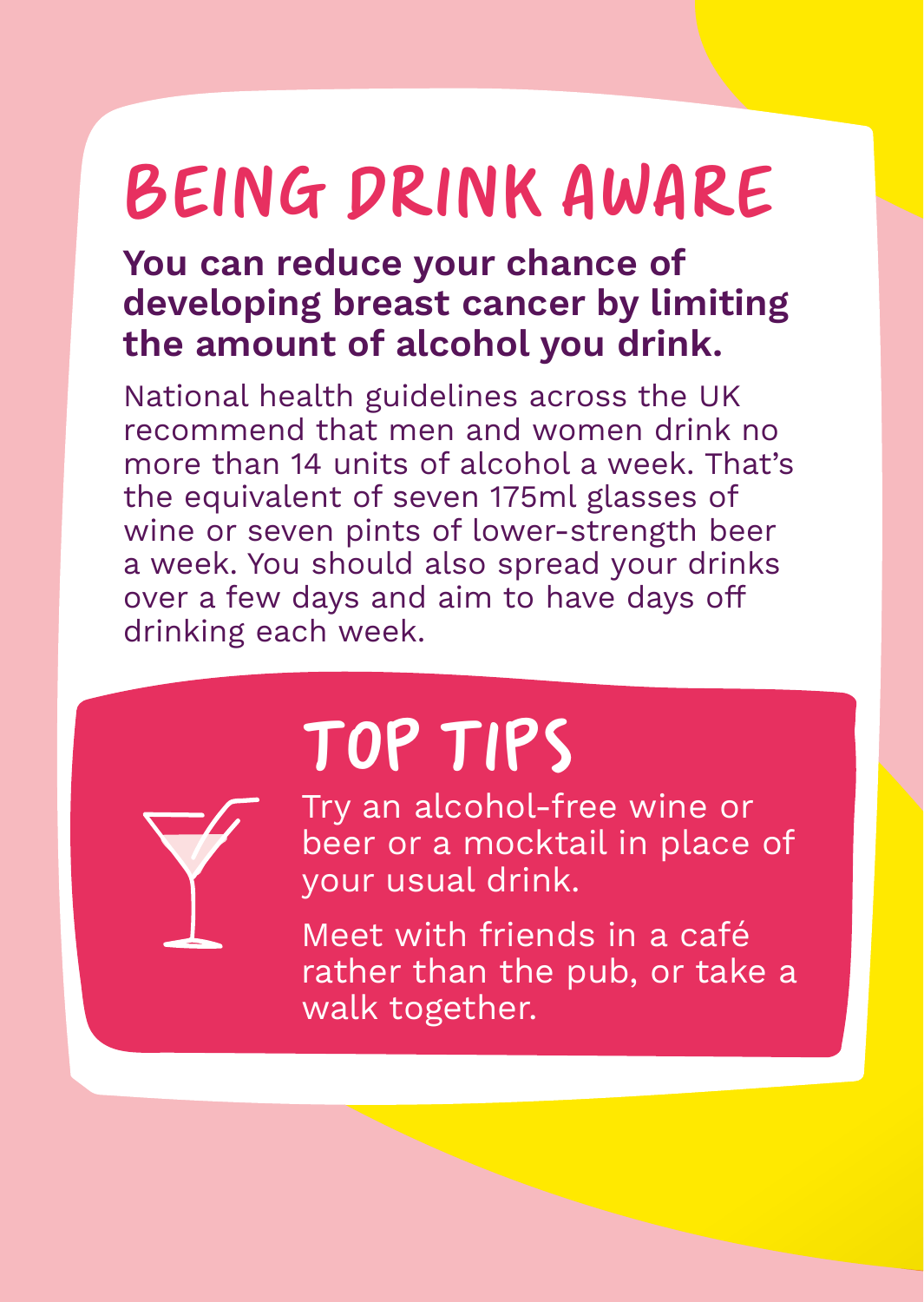### KEEPING TO A HEALTHY WEIGHT

**Keeping to a healthy weight can lower your chance of getting breast cancer.**

After the menopause, your risk of breast cancer increases if you're overweight or obese, and the more weight you gain in your life, the higher your risk.



#### TOP TIPS

Eat a balanced and varied diet rich in fruit, vegetables, pulses and whole grains and low in red and processed meat, fatty and sugary foods.

Being active regularly can help you manage your weight and is another way to reduce your risk of breast cancer.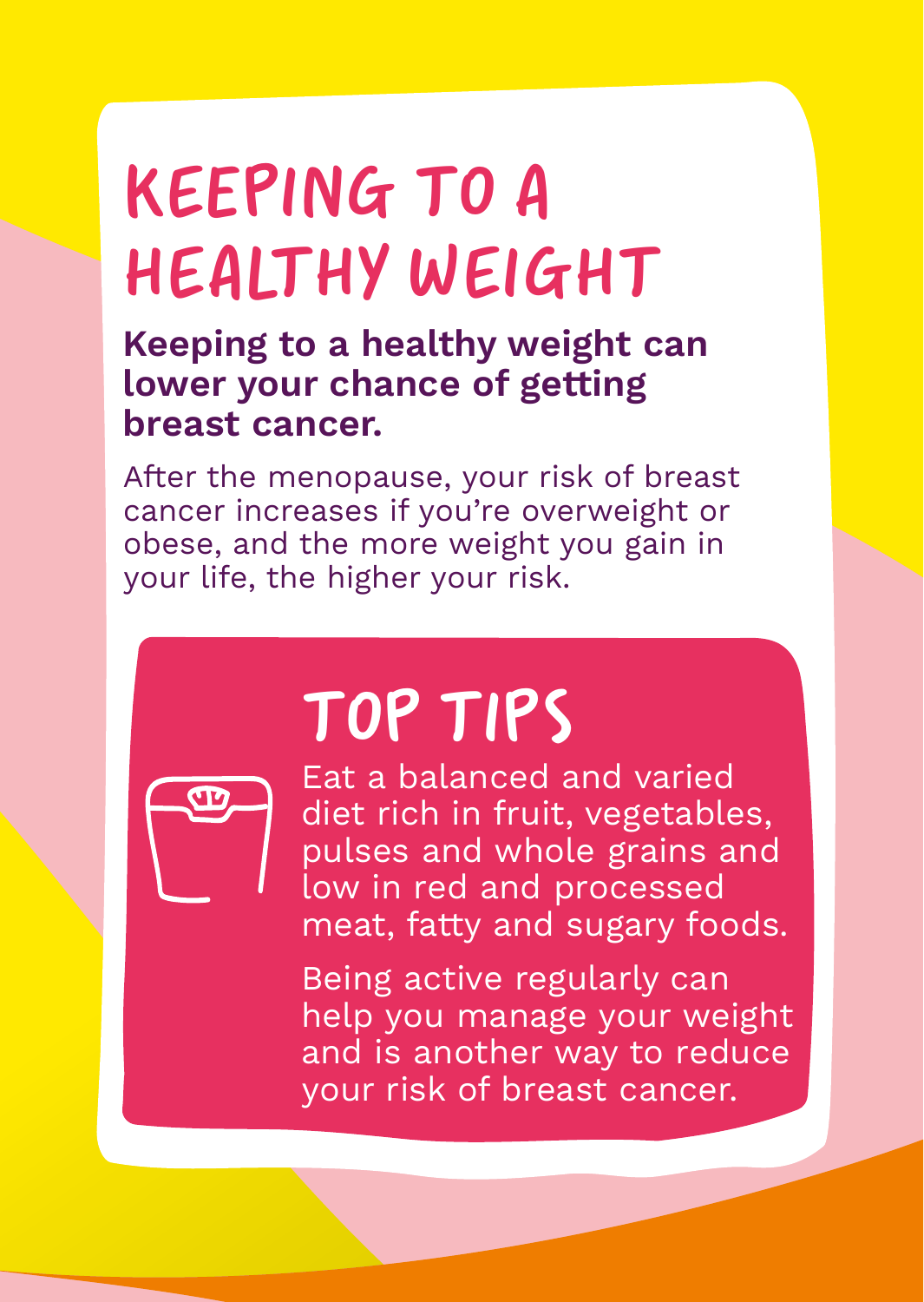# STAYING ACTIVE

#### **You can reduce your chances of developing breast cancer by being physically active on a regular basis.**

You can benefit from any activity that makes you breathe harder and get warmer, while still letting you carry on a conversation. Aim for around 150 minutes a week. You can divide this up however you like, so that could be 20 minutes a day, or 30 minutes five times a week.



#### TOP TIPS

Exercise such as swimming, cycling or playing sports is one way to stay active.

Some everyday activities also count, such as taking the stairs, mowing the lawn or vacuuming – as long as they make you breathe harder and feel warmer.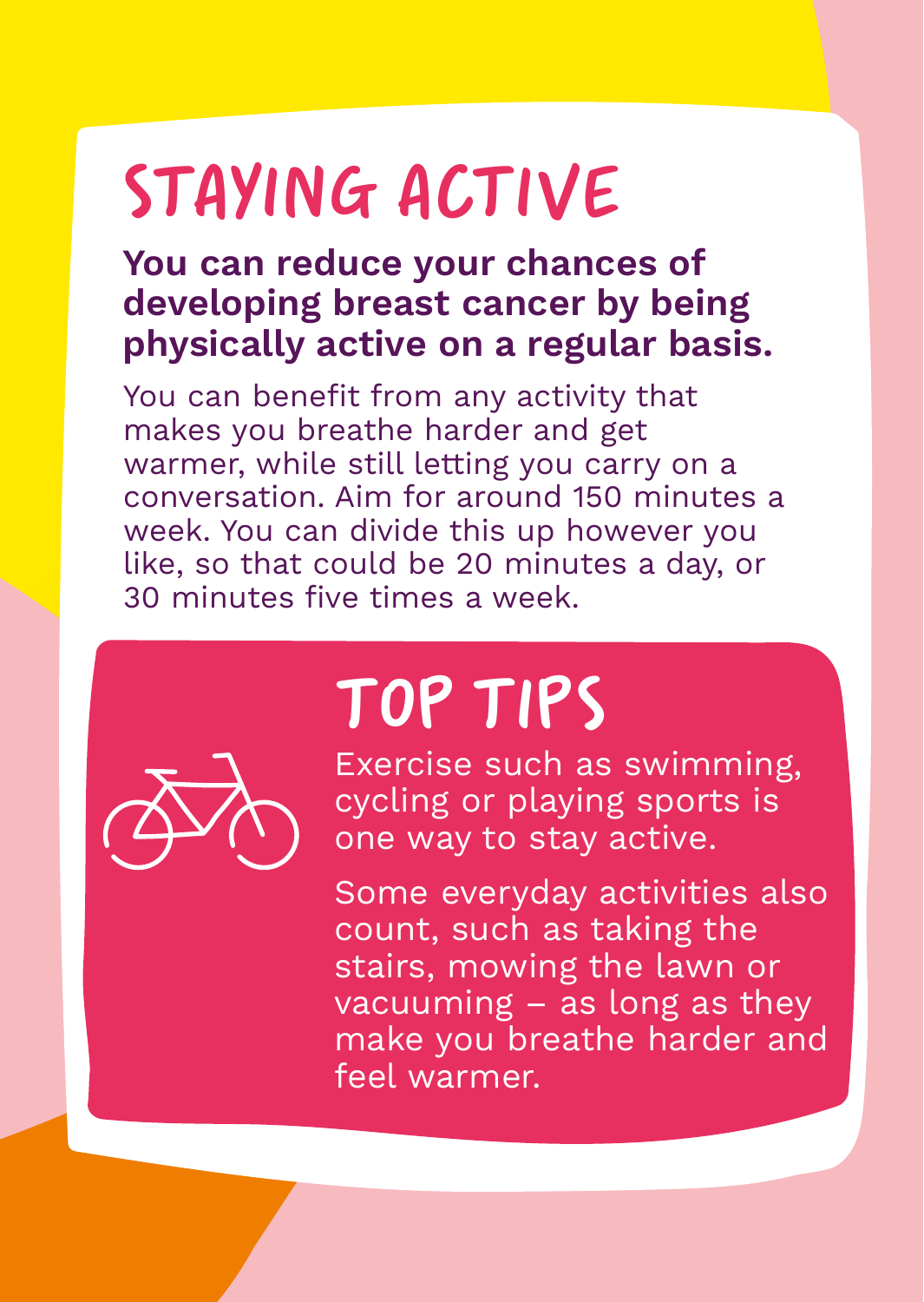# CHECKING YOUR BREASTS IS AS SIMPLE AS TLC

The earlier breast cancer is diagnosed, the better the chance of successful treatment. So it's important to check your breasts regularly and see your GP if you notice a change.

TOUCH your breasts: can you feel anything unusual?

LOOK for changes: does anything look different?

CHECK any changes with your GP



Check the whole breast area, including your upper chest and armpits.

Do this regularly to check for changes.

For more information on being breast aware and the symptoms to look out for, visit **breastcancernow.org**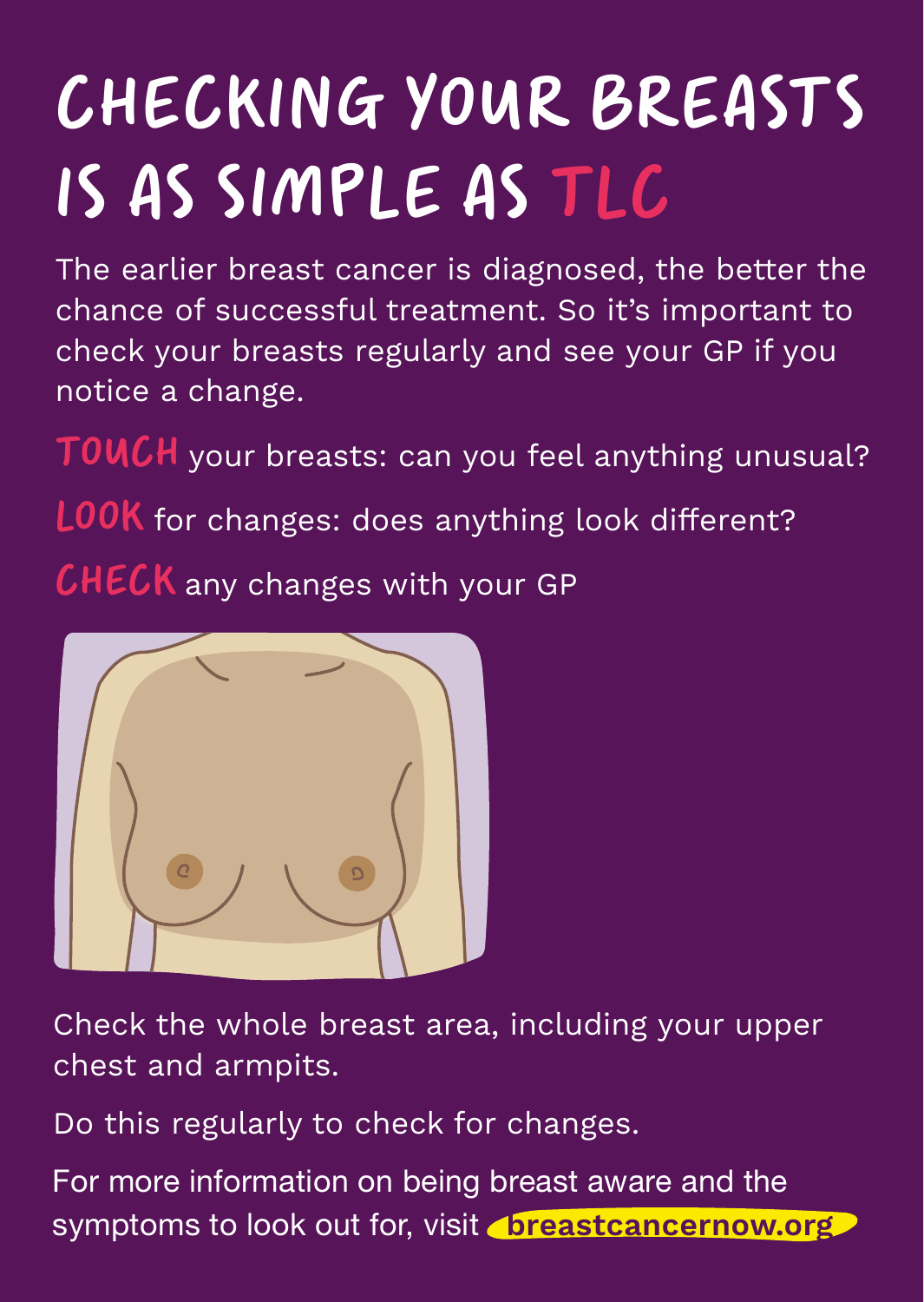# ABOUT THIS LEAFLET

**Reducing your risk of breast cancer** was written by Breast Cancer Now's clinical specialists, and reviewed by healthcare professionals.



For a full list of the sources we used to research it: Phone **0345 092 0808** Email **health-info@breastcancernow.org**



You can order or download more copies from **breastcancernow.org/publications**

© Breast Cancer Now, November 2019, BCN240 Edition 1, next planned review 2021